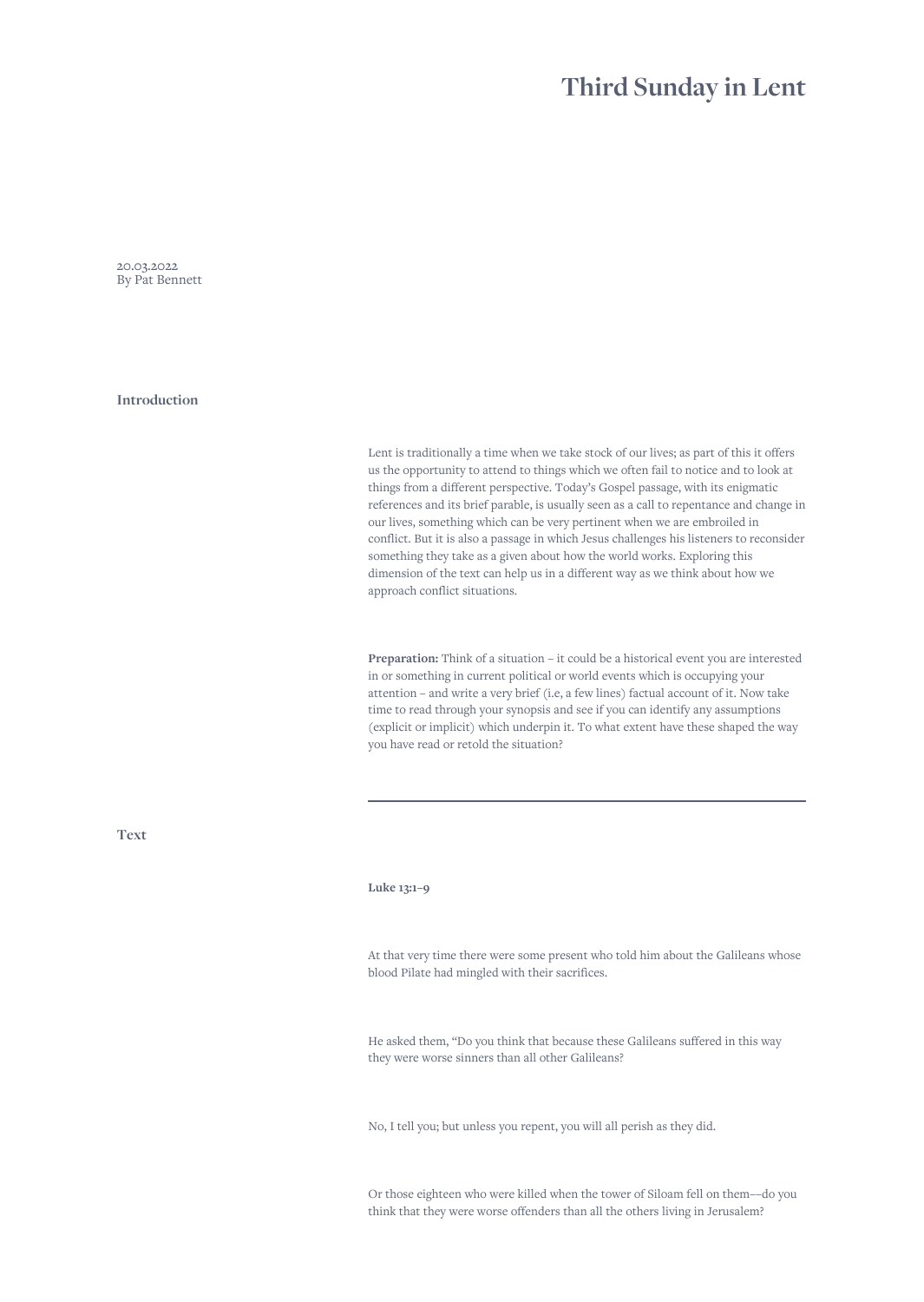No, I tell you; but unless you repent, you will all perish just as they did."

Then he told this parable: "A man had a fig tree planted in his vineyard; and he came looking for fruit on it and found none.

So he said to the gardener, 'See here! For three years I have come looking for fruit on this fig tree, and still I find none. Cut it down! Why should it be wasting the soil?'

He replied, 'Sir, let it alone for one more year, until I dig around it and put manure on it.

If it bears fruit next year, well and good; but if not, you can cut it down.'"

## **Comment**

The Gospels are not simple chronological records of Jesus' actions and words but carefully crafted pieces of writing. Their authors skilfully bring together various basic source units in deliberate conjunctions, employing a wide range of different literary forms to get their message about Jesus and his Kingdom across to their readers.

In today's short passage we encounter two of these – a pronouncement story (vv.1– 5) and a parable (vv.6–9). The two units work together – not just in the way they focus the attention of Jesus' hearers on a particular issue, but also in the way he brings this to their attention by exposing and challenging some underlying assumptions which are shaping their thinking. While the subject matter of repentance is obviously pertinent to conflict situations, this second aspect can also provide some useful pointers to help our thinking about these.

'Pronouncement stories' are common in the Gospels. They take different forms (e.g. correction, enquiry, commendation stories etc.) but are essentially brief narratives which culminate in a pronouncement made in response to the specific stimulus of something which has been said or done. 'Correction' stories (of which there are many in Luke) are ones in which the responder takes a position that contrasts with and corrects the position assumed by some other party **[1]**. This starting position is usually explicitly stated but sometimes, as is the case here, only becomes clear through the response. In correction stories common practice/opinion is usually on the side of the assumed position – which may appear to be harmless or even praiseworthy; however the correction challenges this accepted norm and thus confronts the hearer/reader with a choice by opening up a different set of possibilities to consider.

Jesus has just challenged the crowd about their lack of ability to interpret the times (Lk 12:56). Now it seems that the challenge has been turned back on him, albeit indirectly. Some of those present tell him of a gruesome atrocity involving Pilate and some Galileans and an implicit question hangs heavy on the air – 'how do *you* interpret this?' We have no idea what either this incident, or the one Jesus adds to the mix, actually were since there is no mention of them in any contemporaneous sources. However this doesn't matter since Jesus' response takes us away from a specific incident into a much more fundamental, foundational issue. Instead of giving an opinion on this particular instance, he instead uses it – in conjunction with an example of a 'natural' disaster – to expose the hidden underlying assumption the speakers are carrying. This connected suffering directly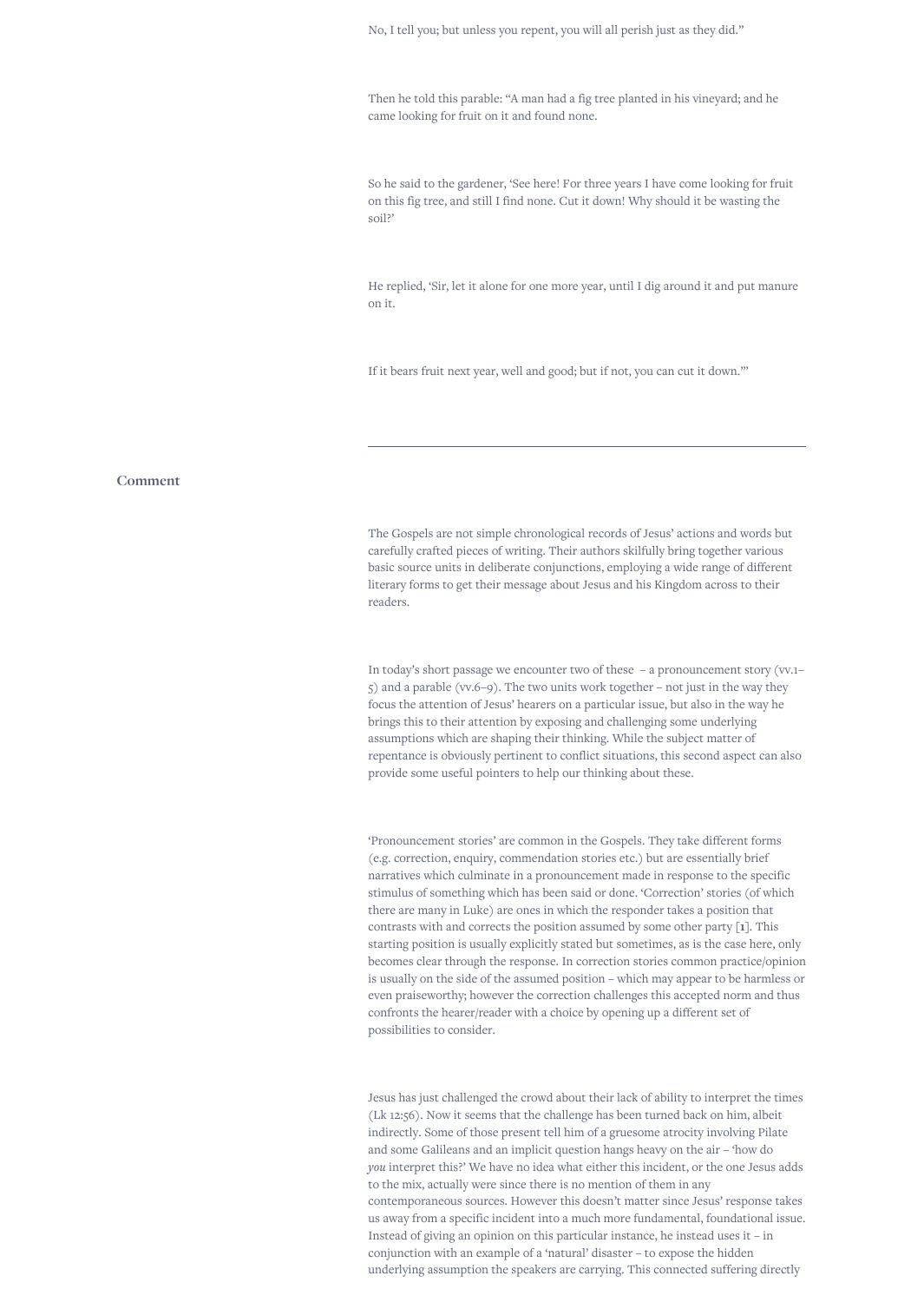with sin (cf Job 4:7) and hence assumed these particular deaths to be a specific punishment. Using a twice repeated combination of a clear negative coupled with a strong *'but',* Jesus overturns this assumption and places everyone in the same position with respect to their sinfulness: just because you haven't suffered, don't assume you aren't in need of repentance.

Luke follows this up with a parable which draws on imagery already strongly connected with the idea of repentance in his Gospel via the words of John the Baptist in 5:9. The parable initially involves a commonplace event with which people would have been familiar and this allows Jesus to once again expose and overturn an underlying assumption. Fig trees were expected to bear fruit within three years and if they did not they would be deemed barren and removed to release space and resources for a more productive tree. Hence any tree surviving the axe after three years would be assumed to be a fruitful one. Unlike many of the other parables we don't get to hear the ultimate outcome here – we only know that the story introduces an unexpected stay of execution which reinforces Jesus' point from a different direction: don't assume that because you haven't been cut down you are living a good and fruitful life.

However, as we have noted before, the parables of Jesus are much more than a simplistic didactic manoeuvre for making a single moral point. They were, and remain, an invitational and interactive way of stimulating engagement and drawing out questions which can then lead on to critical reflection on our ways of being and doing. Multiple aspects here – the focus on a single fig tree rather than the wider vineyard, the implications of the timetable, the fact that the tree is not simply left to its own devices, the suggested interventions etc. can all provide further starting points for thought about how me might approach uncovering and changing assumptions which are inhibiting understanding or progress in a situation of conflict.

**[1]**For further reading see Robert C. Tannehill 'The Pronouncement Story and its Types' in *The Shape of the Gospel: New Testament Essays* (Eugene, OR: Cascade Books, 2007) pp 19–34

**Response**

Both the correction story and the parable turn on bringing to light the way in which underlying assumptions not only affect our reading of events and our reaction to them, but can do so in ways which impede the development of better understanding or fuller flourishing. The same dynamic can often be at work in a conflict situation: how we understand it can be shaped by assumptions (which may be unrecognised, or recognised but unacknowledged) in ways which can prevent progress towards better understanding and possible resolution; these assumptions can sometimes also actively amplify and exacerbate difficulties and thus intensify aspects of the conflict.

- How can we become more aware of the assumptions our own and those of others – which we are bringing to conflict situations in which we are involved?
- Are we prepared to allow our assumptions to be brought into the light and challenged?
- Are there ways in which we can encourage or help others to examine underlying assumptions which they might be bringing to the situation?

The closing part of the parable suggests that recognition of such a situation is only the first step – additional effort and input are required if things are to have a chance of changing for the better. Here it can sometimes be helpful to think of